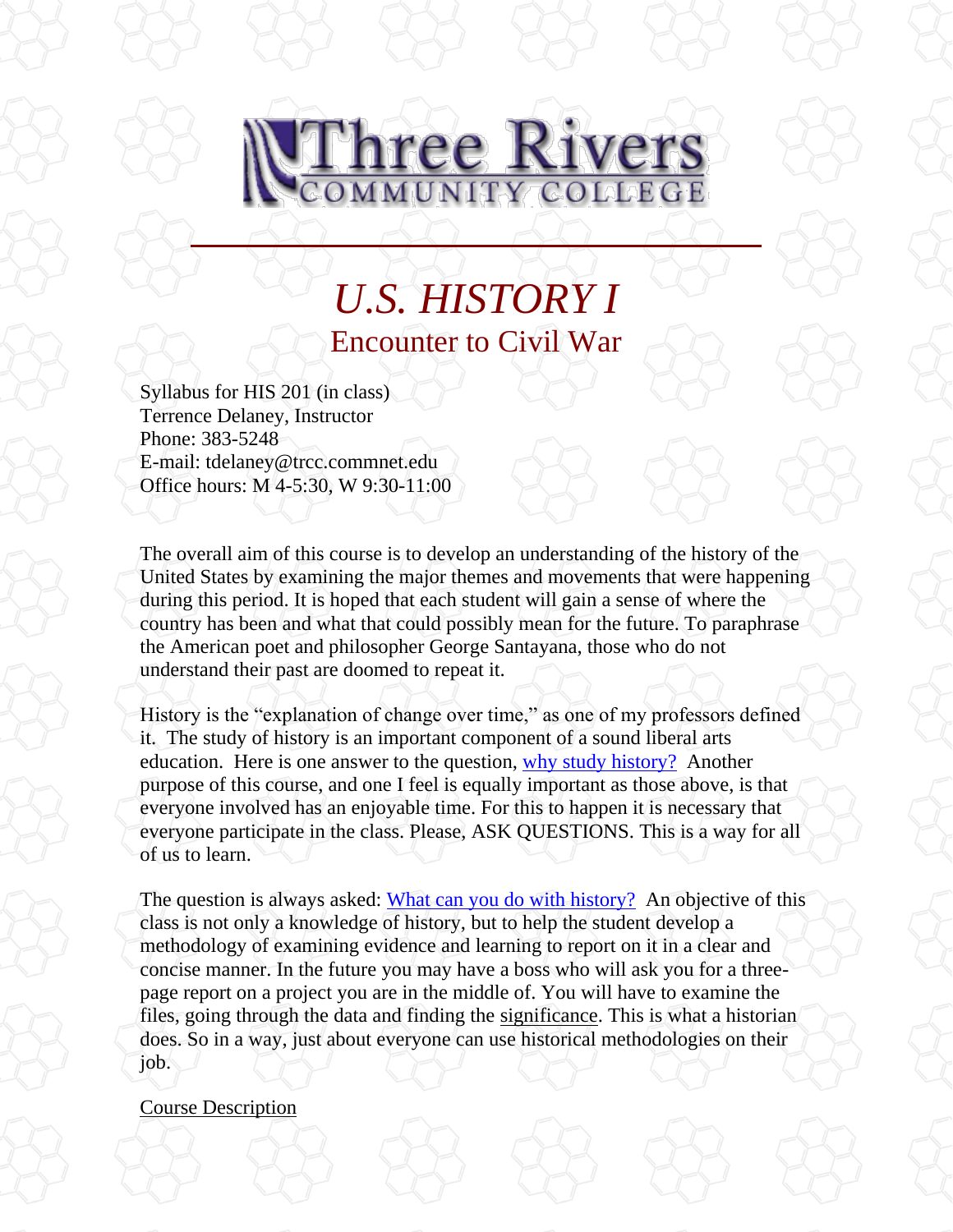Survey of United States history from colonial times to 1877. A survey of the major political, economic, social, cultural and diplomatic developments in American History, including the Revolution, the Constitution, Jeffersonianism, Jacksonianism, sectionalism, slavery, expansionism, and the Civil War and Reconstruction.

## Required Texts

The following books and resources will be used: *America: A Narrative History* Volume I *Major Problems in American History* Volume I *Uncle Tom's Cabin Autobiography of Frederick Douglass*

**Exercise** [Homework Assignments](file://///sysdwardite.commnet.edu/trcc$/www/Prog_Study/Soc_Sciences/history/delaney/ushist1/readlist.htm)

## Method of Evaluation

- 1) Exams- There will be a total of four examinations. Material for examination purposes will come from a combination of lecture, discussion, video presentation, and your readings. Exams will consist of short and long essay questions, as well as identification questions, true/false, and multiplechoice questions. These exams will constitute seventy percent of your final grade. Words of wisdom: "Every job is a self-portrait of the person who did it. Autograph your work with excellence." J. Guidobono
- 2) Term Paper- you will be given an assignment for a paper that will address a question and/or theme from the course. This will be a polished piece of work: double spaced and typed, logical and clear progression, clear introduction and conclusion, as well as other aspects of good writing will be expected. It is expected that your paper will adhere to the [MLA format](http://owl.english.purdue.edu/owl/resource/557/01/) (use "In-Text Citations: The Basics"). More details will be passed out in class. This paper will be worth twenty percent of the final grade.
- 3) Good Citizenship- The social component of learning is an important part of the process. For that to happen, you must come to class and be ready to participate. Any absences beyond two will count against you. Class participation is also an important component of this. It is important to be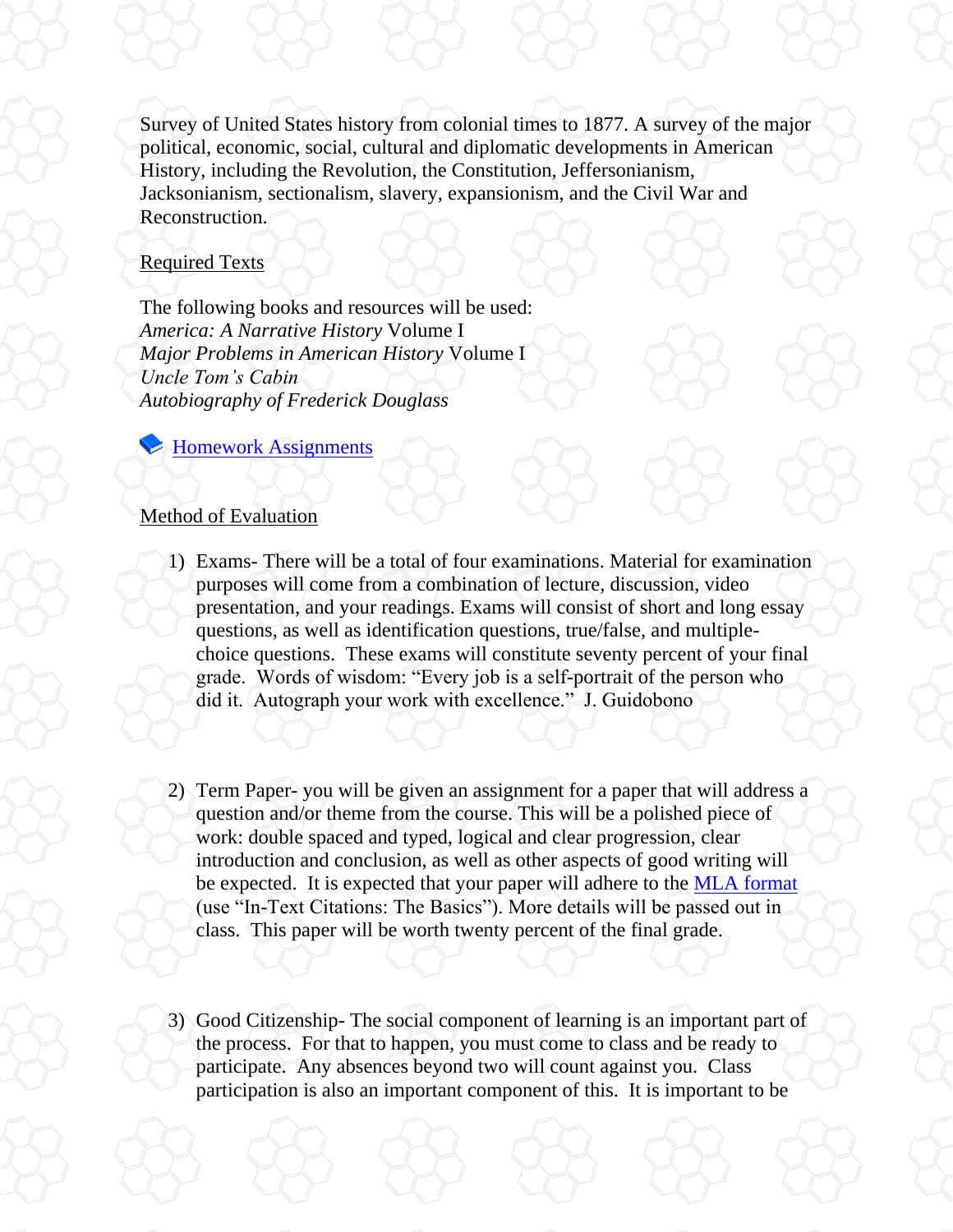prepared to take part in discussion and then be an active member of your group and class when the time comes. This section will constitute ten percent of your final grade.

Three Rivers is working to provide more resources for students to help them be successful at the learning process. One of those resources, newly added, is [iCONN,](http://rqst-agent.auto-graphics.com/homepages/customerwide/IpValidation.asp?lid=&cuid=rqst&cusrvr=minerva&dataid=&class=&barcode=) a comprehensive database with trade and general-interest periodicals. Follow the link, select a site, and enter your password, which is the bar code number on your library card (example: D310123456).

Although the journals accessed through iCONN are academic in nature, not everything available online is. But the Internet can be a tremendous resource for learning. The T.A.S.C. has developed an online self-tutorial called [Research and](http://www.trcc.commnet.edu/Ed_Resources/TASC/Internet/TASC%20Internet_files/frame.htm)  [the Internet](http://www.trcc.commnet.edu/Ed_Resources/TASC/Internet/TASC%20Internet_files/frame.htm) that helps decide what a valuable site is for academic exercises. Search engines are used to access an ever-growing number of webpages the Internet offers. One that works very well for academic searches is [Google.](http://www.google.com/)

### Course Objectives

The objectives for this course are varied, being specific to U.S. history, and supportive of the Liberal Arts and Sciences objectives. Working through a variety of methodologies, the successful student will develop the skills necessary to:

- Read and interpret historically relevant information.
- Access current technology to obtain historical information.
- Use analytical and critical thinking skills to assess historical data.
- Articulate an understanding of the major themes and issues of our history.
- Use the English language, both in written and verbal forms, to communicate his/her thoughts and ideas.

## Grading Scale

|      |            | Grade Equivalent Quality Points |
|------|------------|---------------------------------|
| A    | $94 - 100$ | 4.0                             |
| A-   | 90-93      | 3.7                             |
| $B+$ | 87-89      | 3.3                             |
| B    | 83-86      | 3.0                             |